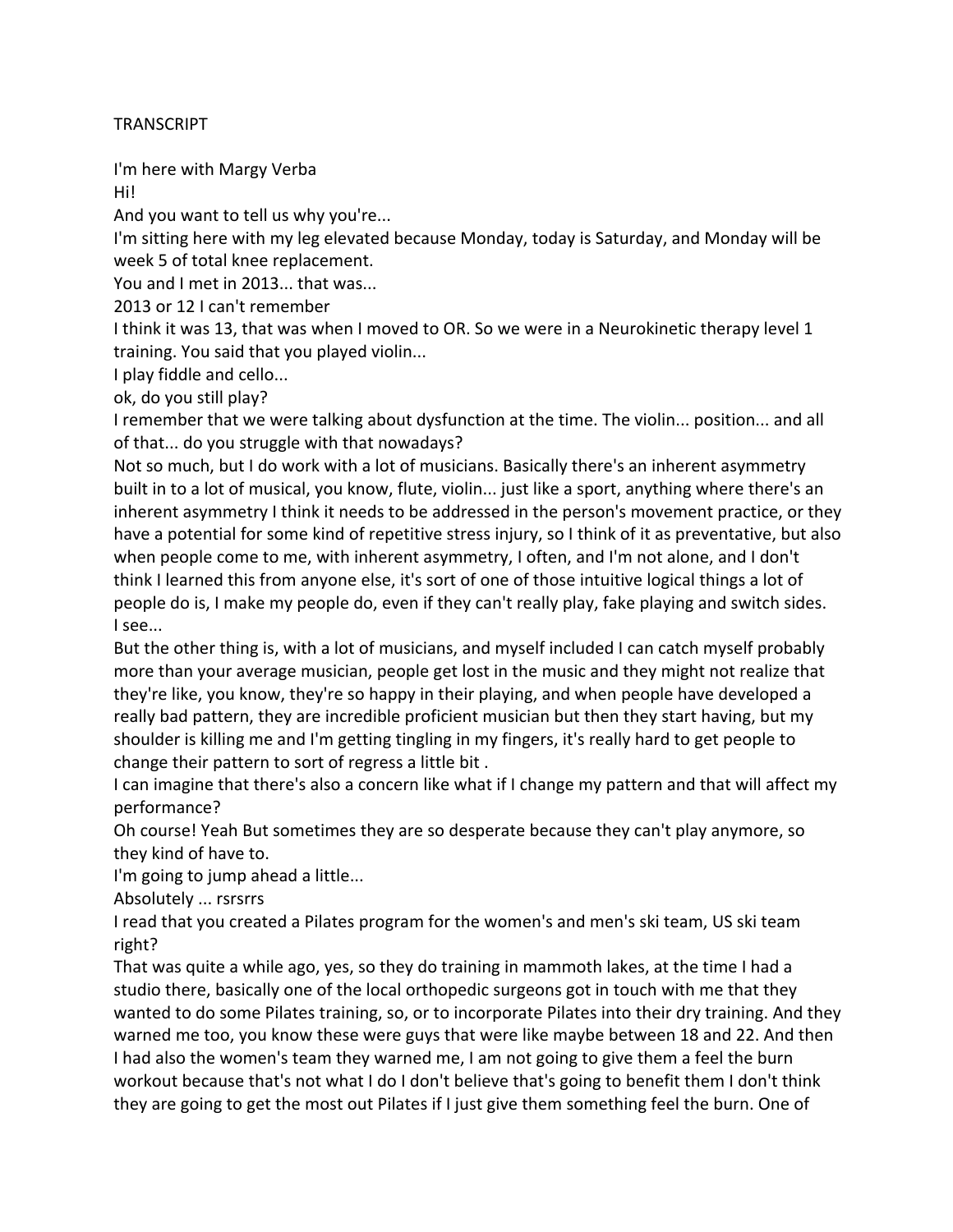their trainers they are totally add you're going to lose them if they don't feel the burn, and I'm like... ok... I need to put something in this program, at the time I was maybe 50, I can't remember exactly, that a fifty year old woman can do pretty easily and they can't, so I did the side plank when you lift the leg and swing it forward and back, and they couldn't do it to save their LIVES and it was pretty easy for me. And the interesting thing too they warned me these guys are totally ADD you're gonna lose them, the women maybe, well it was the exact opposite, the women were the ones who were like if i don't feel the burn I'm not getting anything, when the guys were coming up to me and were like could you check my ribs, am I in the right position? You know as far as neutral spine or wake up the core. I think I sort of gave u the fight with the women, I'm just like ok, we're just going to do a kick butt workout, if that's what they, you know, because you don't want to lose them, and I didn't have unlimited time to work with them.

And you want to be able to throw the important things at some point and not lose them. Exactly, right!

You were a teacher! you were a teacher!

Basically we developed a program and they left with a manual with a program they could take on the road and that was the idea, so. It wasn't completely standard mat Pilates, but it was a basic mat Pilates but then I related everything back to, like I chose this exercise because you emphasize this contralateral rotation, and I picked this exercise because they wear these shells on their backs so they are kind of in flexion, so we picked a lot of extension, just relating everything back to their skiing basically.

So how did you get to... I read that in the 90s you figured out what Pilates was or you encountered Pilates for the first time, how was that?

So I grew up taking dance, pretty much since I was 5, I was never a professional dancer, anything like that, but a very serious amateur, I spent a lot of time in the dance studio, taught dance in the adult education program, nothing fancy or anything like that, so I've always heard of Pilates, specially on the east coast. I think it was already in California back then. Then before it was popular, I was working in downtown SFO, it was before the class action law suit so not many people were saying they were teaching Pilates. Madonna wasn't doing anything, it was early 90s. and I was walking down the street downtowns SFO when literally somebody had a flyer "come take a free class" and back then it was part of the gym. Did the flyer say Pilates?

Yeah! It said Pilates, come take a free class. In fact, there were two different people... I went and took lessons from two different teachers who are now pretty famous actually but it was in a gym setting, but then a separate room with all the Pilates equipment and it was like a paid a monthly fee and ended up being two doors down from where I worked I had flex time I could make my own hours, and it turned out to be, I could take a small group class with only four people with all of the equipment for 12 dollars a class and the membership whatever monthly fee I was paying included a half hour private every month. I was not the type of person that would spend 80 dollars or 60 dollars on a private for myself, if that had been my exposure to Pilates I would never gotten into it but 12 dollars a class, 2 doors down from where I worked? I started going at lunch 3 times a week, and I just never felt better. I would have been like mid 30s back then, I was just at that age where I was just starting to get my first little injuries, and when I went and took my first private, you know the free private, they said, what do you want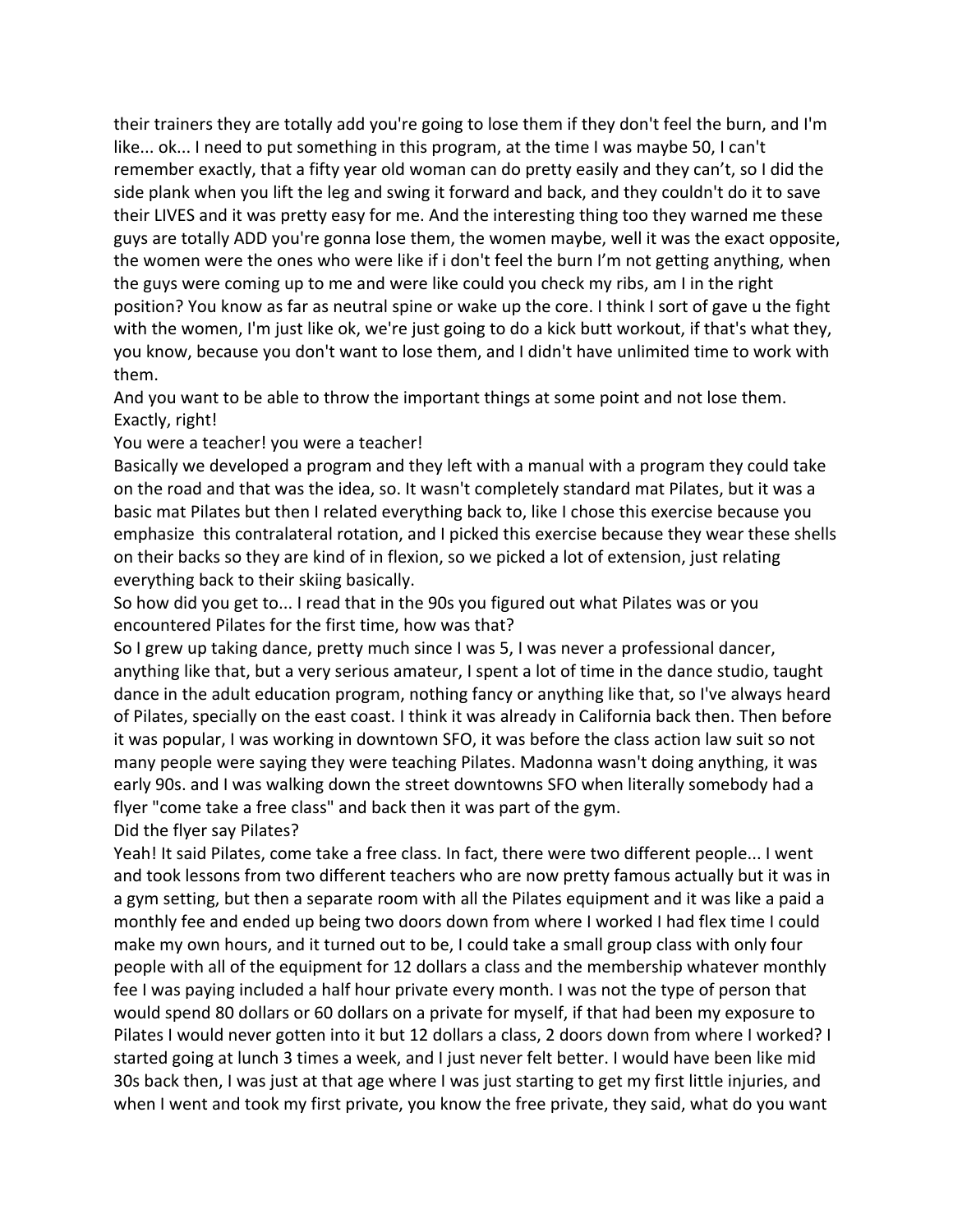to get out of this? I said I want to age gracefully, I mean I didn't even know important Pilates could be for aging, I just had this feeling. She gave me my free lesson, put my legs in the leg straps and I did those circles and I'm like OMG just loved the way it felt instantly. You were sold!

Absolutely!

And I kind of always had this idea, I was not a city person, that I was someday move out to the boonies, and there wouldn't be any Pilates. Where I was taking classes they had teacher training, I kind of thought... someday I'll take the teacher training program. Because I had taught dance, I had taught aerobics in college, I had a background teaching and I mentioned it to my teacher that someday I would take the training here and she said, well there's one staring in two months you should do it... wait ... I was thinking like 3 years from now... I said I'm not ready and she goes you're ready...

SO you had been practicing for how long?

I think maybe only a year, but going 3 times a year and if you have a dance background you pick up Pilates really quickly. You're really used to those kind of movements, watch your big toe, all the little fine tuning adjustments, she already had me substitute teach a class for her. I already taught aerobics, I worked in a figure saloon in college, so now I know I'm totally dating myself, it was a figure saloon.

What does that mean?

It's basically a gym just for women and they had a mascot culturally shaped with this, cartoon character with huge boobs and a tiny little waste, it was a figure saloon, we'd measure the women and go "oh Jen lost 3 inches" but it's a job during college, they trained us to teach aerobics and calisthenics and stuff like that.

But then the training was going to start in 2 months.

I did the Pilates teacher training.

In San Francisco?

In San Francisco, at the studio where I was taking classes

Who was the teacher?

It was Carol Appel... so she's Romana trained, it was classical, but for some reason and I'm not sure why, when they were going around, looking for people, she had a good relationship with Romana, I'm not exactly sure why but they didn't go after her, even though she wasn't Pilates guild, you know I don't really remember the politics, but for whatever reason they weren't going after her. I didn't even know anything about the class suit until later.

http://petalumapilates.com/staff.html

So probably the people who learned under her could also say that they were teaching Pilates? I guess so, eventually

You know there is a lot of controversies, politics and all that, many of the teachers that she trained, I wouldn't say many, but definitely some of them ended up going the direction of Pilates Guild which was Sean Gallagher, or maybe still is, it was Romana's studio, and they went and they trained with Romana. So it was very classical, it was definitely you worked in lumbar flexion and a little bit of posterior tilt. And I remember the first time somebody tried to instruct me to have a little bit of neutral spine and a little bit of lumbar extension, and I'm like, she's wrong, I'm supposed to be... this is wrong!

Do you remember how many years after that person tried to teach you that?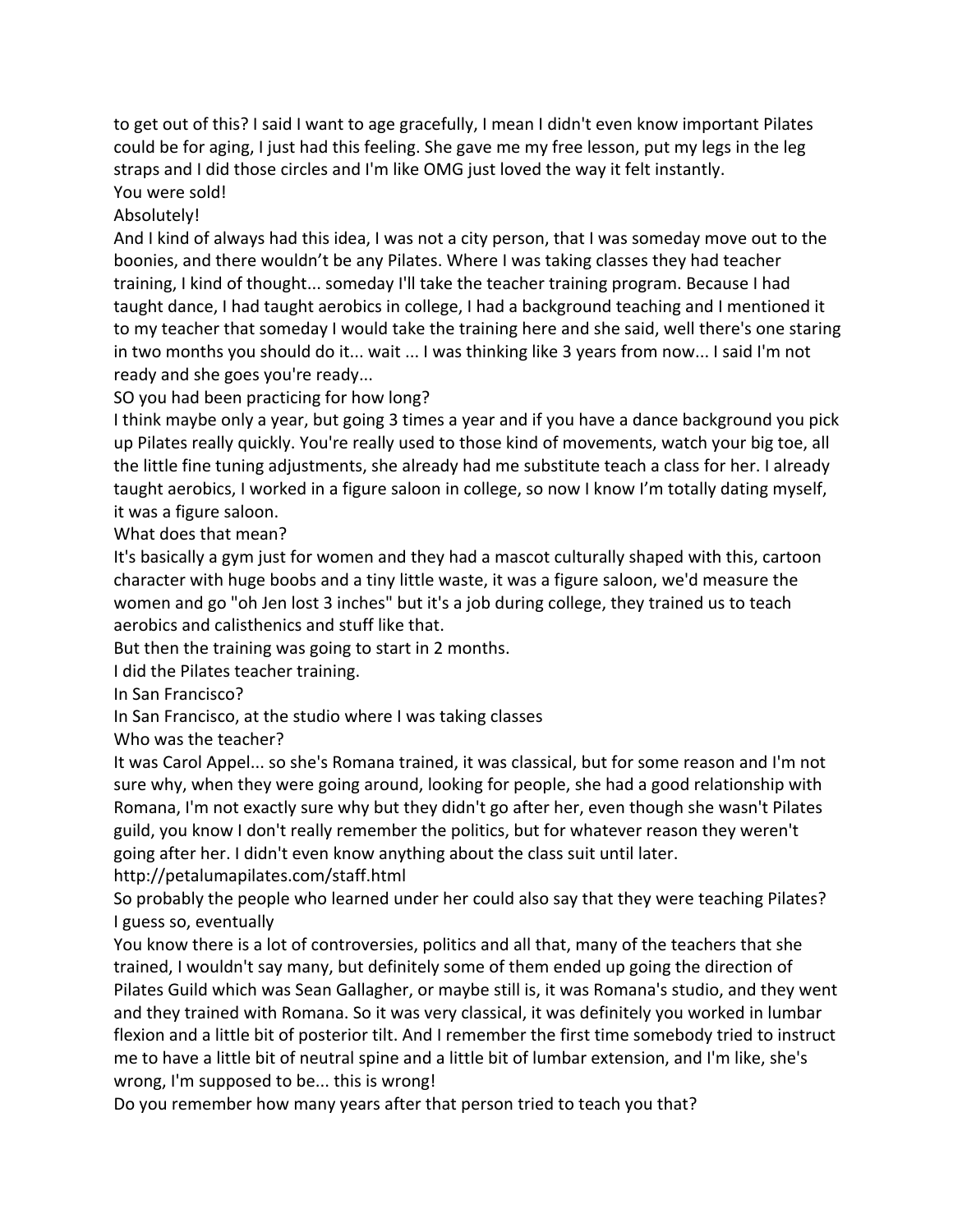It wasn't that long because then, and i don't even remember because, I actually then started teaching Pilates part-time and still doing software part-time and then eventually I did another Pilates teacher training with Madeline Black, which is quote on quote, evolved, you know, if you want to look at classical versus evolved, whatever terminology you want to use. And Madeline Black's orientation was completely different from classical Pilates, and I'm so glad I have both, I am so glad I have both, really.

## I imagine!

And I can tell you that even though maybe philosophically and sort of intellectually I don't agree with every cue in the classical training, all I can tell you id that when I was doing it 3 times a week I felt incredible, like, you know now I can't imagine how did I do that the same exercises and the same sequence and not be bored out of my mind... but I did and I felt great. So Madeline Black, are you familiar?

A little bit... I'm still learning!

It was very different, and her whole thing, and there were a number of physical therapists in the Pilates teacher training. So, one immediately there was somewhat of a therapeutic orientation, you know, you're going to get people with back pain, you're going to get people with incontinence, you're going to get people with hip pain. And people would say: I saw somebody doing this in the Pilates studio, and she would go, how's that functional? And that was her thing, how is it functional? Like how is this what I'm teaching you going to translate to you getting up off my table and walking out the door getting in your car, whatever you're doing, playing hockey, driving a car, playing a instrument, everything, so she started getting me thinking... ohhh how is this functional? If I were studying over and wanted to get Pilates... I love Madeline and I love Carol, I'm so glad I studied with them I'm just going to say that I think Brent Anderson walks on water. If you got an opportunity he's got on line courses and I just find absolute pearls coming out of his mouth, what he says really resonates.

So I had a business partners, who had a very different training than I had, I'm telling you this because this was probably the biggest most profound leap in all of my training. I don't want to say foundation but it's a critical component of how I cue and teach and think. Many teachers teach with a lot of engagement, like tight here, squeeze here, you know. I had this business partner and she was like... no... you can't cue the muscles, you can only cue the bones. So if the bones are doing the right things, then the muscles will. And of course I was like, no... of course you cue the butt muscles. And I would be like inhale, start your exhale pull your belly to your spine tighten your pelvic floor and then move your leg, you know. And I came around. And I don't even know the process was to coming around to only cue the bones. You can't cue the muscles, the brain doesn't think in terms of like, I need a little more bicep in here, I need a little more glutes. You can cue the bones, the brain does think and work in terms of I want my arm to go from here to here. It doesn't think I need a little more deltoid. In fact there's a quote, it's an Erick Franklin quote, and I'm not going to get it exactly right, something like, the command to lift one's hand to mouth is very simple but if you were to break it down to individual actions, you know, a little more of anterior deltoid, release the fibers of the posterior deltoid, engage the serratus anterior, release something... you know... we'd take a half hour to take our hand to our mouth and we would all have to get used to cold coffee! But if I just say bend your elbow... Just call the action!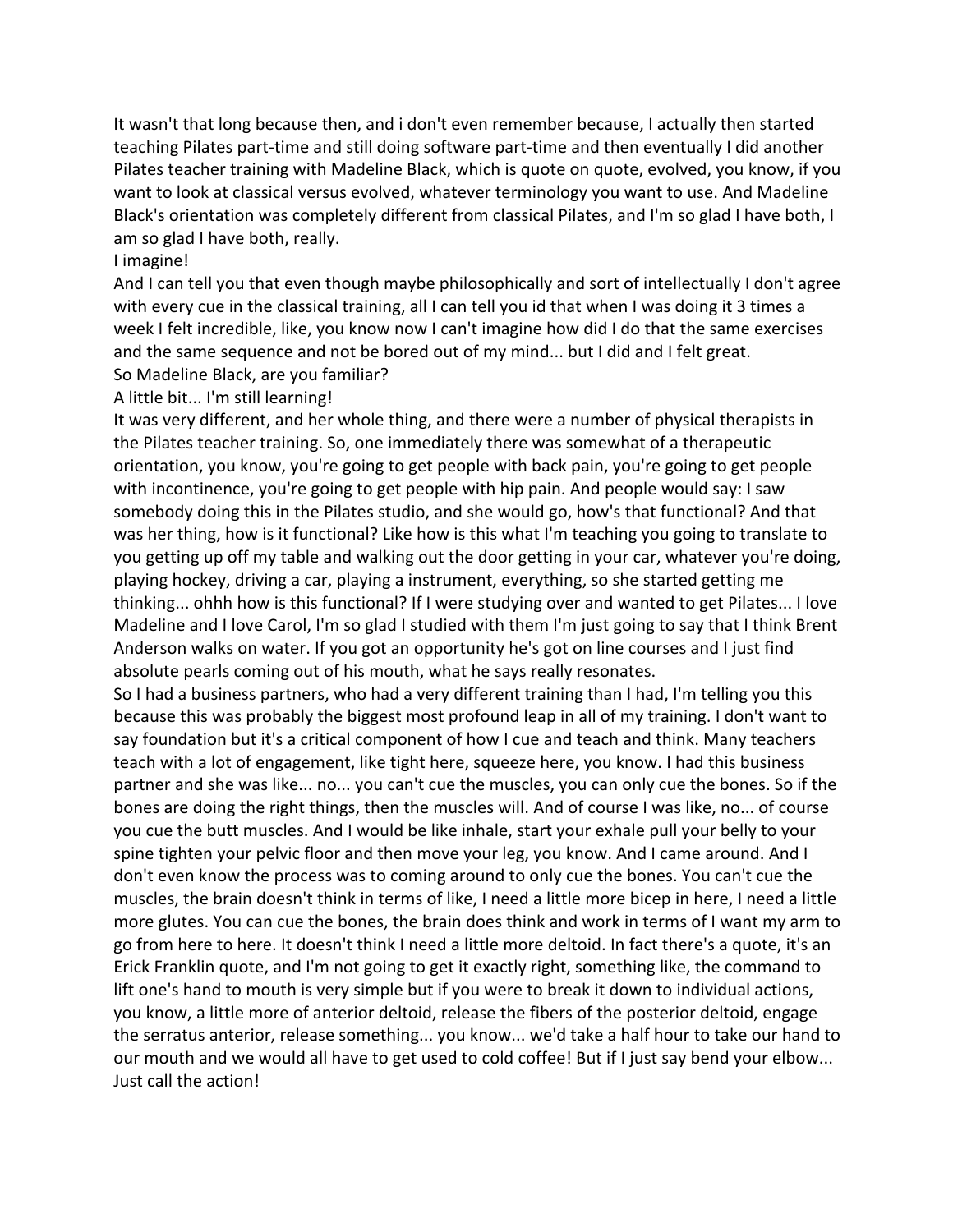So I totally agree... you can cue the bones, I can say if somebody does this, don't elevate the shoulder rotate the palm up, whatever, I can cue the bones and if the bones are doing the right thing the muscles are doing the right thing.

It's very interesting you're saying this. Remember I was saying I was writing about not cueing the scoop of the belly, and the person said, how do you teach? I said that to her... cue through the bones. If you cue through the bones will just have to keep the bones in place or not! Exactly. I totally 500% agree, and now last time I saw Brent Anderson teaching, he said the exactly same thing.

How interesting!

And I'm like...Yeahhhh

Have you ever cued from the viscera? Organs

There's a cue I got from Madeline I kind of like where she would cue for people for rotating their ribs, where she would say bring the right kidney forward and the left kidney back. Or something like that. But I always worry, what if the person donated a kidney? You know Katy Bowman? She talks very clearly about how cueing scoop the belly how we might be making things worse. During gait the muscle will engage and it has to happen reflexively, and we might be altering how the brain associates with that part of the body. So do you remember, if back when you did your training, you know your Pilates training, was scooping the belly... Oh Absolutely, pull the navel to spine, and Madeline's cues were, you pretend you have, and I actually go back and use this occasionally, her cue was you visualize buttons on buttons down jeans, she'd say you have 2 extra navels, like buttons on buttons down jeans, your real navel and 2 other navels so she would say pull all 3 of your navels to your spine. So after saying that  $I$ never use that, if I have somebody who absolutely cannot find it reflexively I may go to a place where they engage voluntarily and then go back once they've done that, wake it up. So they get the feeling...

So they get the feeling and then go back and do it reflexively.

I went to my first PMA... Sherry Betz, but then there's somebody else in Virginia, who is a professor at Virginia Tech and is participating with Sheri Betz a lot right now. And she was very clear saying that there's no research proving that Pilates does any better to LBP

I think that, first of all some of the research on LBP and core stabilization and I'm like, they are not cueing the way I am cueing, I don't care what the research says I know the way I am cueing is helping people, just getting them to turn on reflexively, so when they do a study, there are so many ways of teaching Pilates, maybe they are teaching pull your belly to your spine and I'm not. And I think the one think that there is some general consensus in improving LBP is movement variability. Exposing the body. And in fact I listened to a podcast recently of Diane Lee, she said that one of the things that they found lately in the research is that we try to have people to have one strategy to use and that the people who actually do the best and recover the best are the people who don't do the movement with the same muscle recruitment pattern every time, they have a wide variety of strategies.

So we think about Pilates helping people with back pain because of the stability component, really... what other modality focuses on spinal articulation in all three planes, that you don't get stuck, in fact I have an image I could go grab it... This is one of the things to me that distinguishes Pilates from any other than jazz dancing and belly dancing. I have a prop that I use with my clients, I have one of those little Chinese, you know, I should get the prop too. In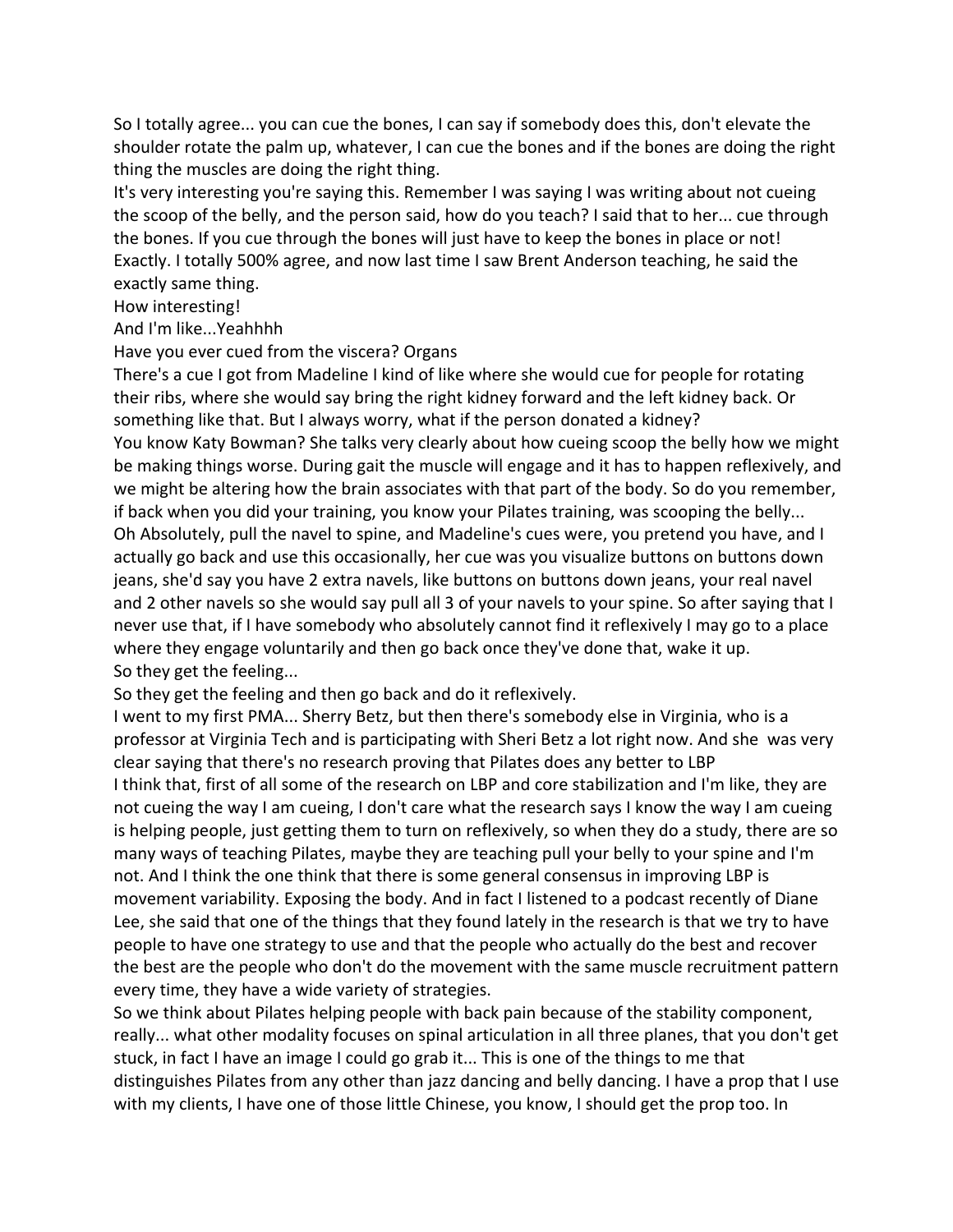Pilates we're either focusing on spinal stability or spinal mobility, and what the snakes represents is, you've got all these bones in your back, all these vertebrae, the between any two vertebrae there's not a lot of movement, there's more than this more there's not a lot, but your combined motion your spine is meant to move in all three planes. Ok, so this is to me what distinguishes Pilates is that we focus on this intervertebral articulation, keeping the motion at every single level, because this is why people get injured. You get stuck, you can't move, you lose intervertebral mobility, say between these three I've lost intervertebral mobility because life patterns, I never move here, so sitting too much, you know people tend to bend where they like to bend, you know if you go into a big huge Yoga back bend you often see a hinge in the spine instead of a curve the spine doesn't like hinges, it likes curves. But this is what happens when you loose the intervertebral mobility and you try to bend you're going to get excessive motion at the first available place where there's motion, where they like, exactly, to motion to be, and that's setting you up for an injury. So what other exercise form or practice do you know of where there's that articulation and then I go into, there's all three planes, the forward and back, there's the rotational plane, and there's the side to side plane and in real life, you know I'm changing a light bulb, so I'm in a back bend I'm in a rotation, I'm in a side bend, like really motion is tri-planer, so to me, that's how I help people keep their spines healthy, maintaining that intervertebral articulation. How many people have come to me and said all I did was turn around and pick up a piece of paper at the back seat of my car and my back went out. I'm like your back is not supposed to go out by turning around and picking up a piece of paper out of the back seat of your car, it's because it wasn't prepared in all three planes to articulate between the vertebrae.

What was your mindset when you decided to do Madeline's training? Did you want something different, or new, what was the reasoning behind it? I wanted to get exposure to something... she had a reputation... a little more functional, therapeutic. The other huge influence on my practice, probably the biggest besides anatomy in motion I just started a couple of years ago, have you heard of Jean Claude West? Ok, so I would consider him, sort of my primary teacher. You learn biomechanics in a perspective that you can visualize every joint, what it's doing what it's supposed to do, what it looks like under the covers, he used to break it down, he does a little differently now sort of by region like upper quadrant, lower quadrant, pelvis, spine, whatever but... so you learn the biomechanics, you learn assessment both visual and tactile sort of listening with your hands what are the bones doing what are they supposed to be doing, he was Baryshnikov's practitioner. He was working in NY with dancers he got a reputation and one day he got a call from American ballet theater back when Baryshnikov was dancing, they travel with their own staff of physical therapists, he got a call from where they were somewhere in the south and they said would you come work with Misha? Well he had enough of a reputation, he thought of that for half a second so he was Baryshnikov's practitioner, he's just a genius of a person, he teaches biomechanics, different kinds of assessments visual, tactile, and then manual corrective, for anything you're doing, MET a lot of MET, I never thought about scope of practice nobody kind of talked about it, Madeline taught us MET back then. A lot of Pilates teacher training teach energy muscle technique, she's not the only one. I was doing spinal mobilization when I was studying with Jean-Claude and I've worked on a lot of Physical Therapists and they are all like oh you know what you are doing. I actually to be legal, I went to massage school,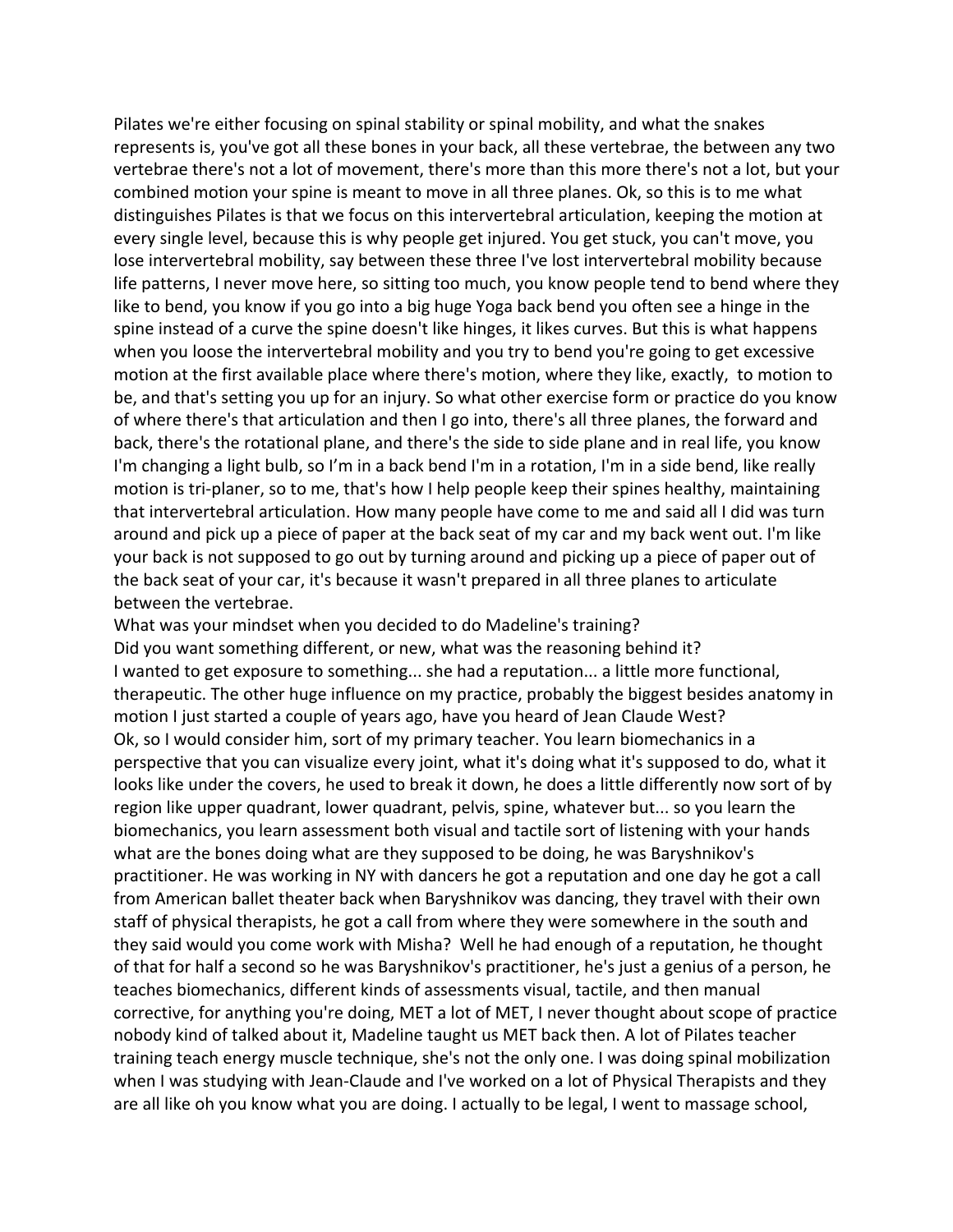which I hated, uh sorry, trying not to be negative... so I can legally touch people and I can sleep at night!

So we're certainly allowed to touch people as a Pilates instructor, you can do tactile cueing and I would make a distinction that you can touch somebody to educate the body but not to "treat" the body, and I could make a good argument that the Muscle Energy Technique is educating the body not treating the body.

You're definitely doing a tactile cue to just direct, it makes sense.

Exactly. I didn't really need to go to massage school but once I started doing NKT I just felt like, you know what... I want to get the insurance that covers me for touch and teaching movement. I can see maybe the relation of Jean Claude and AIM, the way that you described Jean-Claude's work.

I think because from what I learned with Jean-Claude that I could take NKT and AIM. So then Jean-Claude was my primary teacher, he would teach 2 workshops a year we also study in our studio, we'd study with him privately, skype with him and bring an actual client he could assess them over the internet, over skype and we would be like how did he see that? and give correctives.

I'm here and I didn't!

It was awesome! He's just amazing! He was in a really bad Mountain Bike accident, he severed his spinal cord and didn't teach for many years now he's teaching again. And I was like hummm I need a teacher now that's how I found David Weinstock and NKT.

It's interesting you say you were looking for a new teacher, It's very inspiring to me! And in your blog you mentioned being a patient's of David's too, right? When you find somebody, do you tend to follow them more, do you have a mindset towards that way?

Yeah, absolutely! I have certain people that I really want to study with that I've sort of have studied with virtually on line for example, I'm really interested in pelvic floor stuff so Julie Wieb has a blog, she has a lot of online courses I've taken all of her online courses have a lot of correspondence with her just one-on-one.

It happens organically.

But I'm like... I follow her.

You're focused.

Anything Dianee Lee publishes I'm going to read, certain people, you know.

Anatomy in Motion just really resonated with me. He calls me a serial AIMER because I went for my third time and I'm going again for my forth time. You get something different out of it every time also just to watch. There are two teacher, Gary the founder, and then he has a co teacher, Chris.

Isn't Gary the...

Guy who wrote the book and the founder

Doesn't he have a book

WTF - What the Foot

So how would you define your work nowadays?

Oh, that's a good question! A very good question! I think both my husband and my parents have finally caught on... this is Margy she's a Pilates teacher... I'm not a Pilates teacher... nothing against Pilates teachers it's just not I would define myself, and I remember, I don't know what to call myself, so remember watching somebody, the woman who does the Pilates